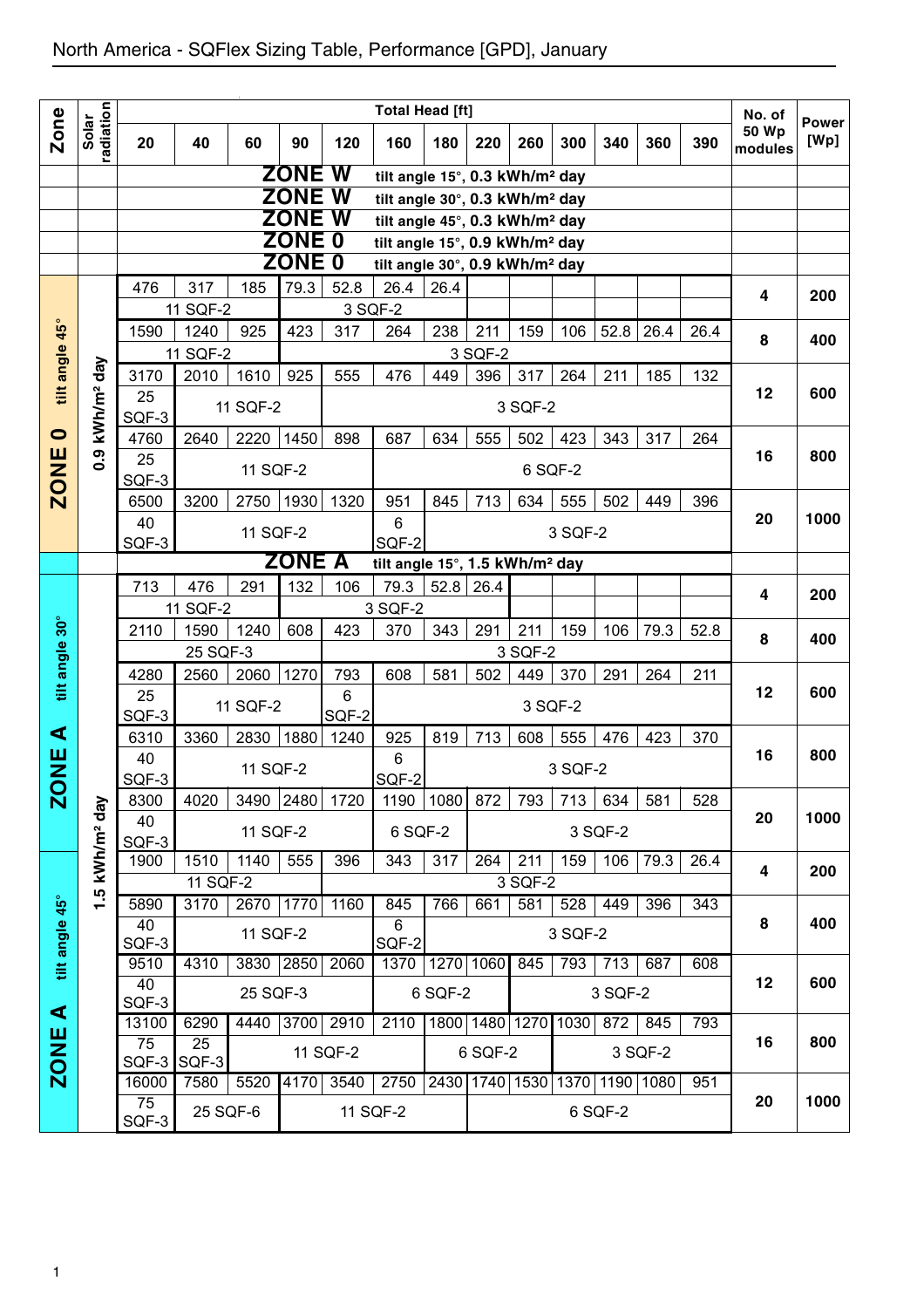|                                 |                        |                          |             |             |      |                         | <b>Total Head [ft]</b>   |           |                |         |         |                          |           |      | No. of                  |                      |
|---------------------------------|------------------------|--------------------------|-------------|-------------|------|-------------------------|--------------------------|-----------|----------------|---------|---------|--------------------------|-----------|------|-------------------------|----------------------|
| <b>Zone</b>                     | radiation<br>Solar     | 20                       | 40          | 60          | 90   | 120                     | 160                      | 180       | 220            | 260     | 300     | 340                      | 360       | 390  | <b>50 Wp</b><br>modules | <b>Power</b><br>[Wp] |
|                                 |                        | 925                      | 661         | 423         | 185  | 159                     | 106                      | 79.3      | 52.8           | 26.4    |         |                          |           |      | 4                       | 200                  |
|                                 |                        |                          | 11 SQF-2    |             |      |                         | 3 SQF-2                  |           |                |         |         |                          |           |      |                         |                      |
| $\frac{15^{\circ}}{15^{\circ}}$ |                        | 2800                     | 1980        | 1530        | 793  | 528                     | 449                      | 423       | 343            | 291     | 211     | 159                      | 132       | 79.3 |                         |                      |
| tilt angle                      |                        | 25<br>SQF-3              |             | 11 SQF-2    |      |                         |                          |           |                | 3 SQF-2 |         |                          |           |      | 8                       | 400                  |
|                                 |                        | 5200                     | 3040        | 2510        | 1590 | 951                     | 740                      | 713       | 608            | 528     | 449     | 370                      | 343       | 291  |                         |                      |
|                                 |                        | 25<br>SQF-3              |             | 11 SQF-2    |      |                         |                          |           |                | 3 SQF-2 |         |                          |           |      | 12                      | 600                  |
| B                               |                        | 7710                     | 3910        | 3360        | 2320 | 1530                    | 1110                     | 978       | 872            | 766     | 687     | 581                      | 528       | 449  |                         |                      |
| <b>ZONE</b>                     |                        | 40<br>SQF-3              |             | 11 SQF-2    |      |                         | 6<br>SQF-2               |           |                |         | 3 SQF-2 |                          |           |      | 16                      | 800                  |
|                                 |                        | 10200                    | 4520        | 4040        | 3010 | 2170                    | 1480                     | 1350      | 1080           | 925     | 872     | 766                      | 713       | 634  |                         |                      |
|                                 |                        | 40<br>SQF-3              |             | 11 SQF-2    |      |                         | 6 SQF-2                  |           |                |         |         | 3 SQF-2                  |           |      | 20                      | 1000                 |
|                                 |                        | 1400                     | 1060        | 766         | 343  | 291                     | 211                      | 185       | 159            | 106     | 52.8    | 26.4                     |           |      |                         |                      |
|                                 |                        |                          | 11 SQF-2    |             |      |                         |                          | 3 SQF-2   |                |         |         |                          |           |      | 4                       | 200                  |
|                                 |                        | 4250                     | 2590        | 2090        | 1270 | 766                     | 608                      | 581       | 502            | 449     | 370     | 291                      | 264       | 211  |                         |                      |
|                                 |                        | 25                       |             |             |      | 6                       |                          |           |                |         |         |                          |           |      | 8                       | 400                  |
| tilt angle 30°                  |                        | SQF-3                    |             | 11 SQF-2    |      | SQF-2                   |                          |           |                | 3 SQF-2 |         |                          |           |      |                         |                      |
|                                 |                        | 7320                     | 3750        | 3200        | 2220 | 1480                    | 1060                     | 951       | 819            | 713     | 634     | 555                      | 502       | 449  |                         |                      |
| <u>ന</u>                        | kWh/m <sup>2</sup> day | 40<br>SQF-3              |             | 11 SQF-2    |      |                         | 6 SQF-2                  |           |                |         |         | 3 SQF-2                  |           |      | 12                      | 600                  |
|                                 |                        | 10300                    | 4620        | 4070        | 3060 | 2220                    | 1510                     | 1370 1110 |                | 925     | 845     | 793                      | 713       | 634  |                         |                      |
| <b>ZONE</b>                     | 2.0                    | 40                       |             |             |      |                         |                          |           |                |         |         |                          |           |      | 16                      | 800                  |
|                                 |                        | SQF-3                    |             | 25 SQF-3    |      |                         |                          | 6 SQF-2   |                |         |         | 3 SQF-2                  |           |      |                         |                      |
|                                 |                        | 12900                    | 6180        | 4570        | 3780 | 2930                    | 2060                     |           | 1740 1480 1220 |         | 1000    | 925                      | 872       | 819  |                         |                      |
|                                 |                        | 75                       | 25          |             |      |                         |                          |           |                |         |         |                          |           |      | 20                      | 1000                 |
|                                 |                        | SQF-3                    | SQF-3       |             |      | 11 SQF-2                |                          |           | 6 SQF-2        |         |         |                          | 3 SQF-2   |      |                         |                      |
|                                 |                        | 4020                     | 2460        | 1980        | 1190 | 740                     | 581                      | 555       | 476            | 423     | 343     | 264                      | 238       | 185  |                         |                      |
|                                 |                        | $\overline{25}$<br>SQF-3 |             | 11 SQF-2    |      | $\overline{6}$<br>SQF-2 |                          |           |                | 3 SQF-2 |         |                          |           |      | 4                       | 200                  |
| tilt angle 45°                  |                        | 9750                     | 4360        | 3910 2930   |      | 2090                    | 1400 1290 1060           |           |                | 898     | 819     | 740                      | 687       | 608  |                         |                      |
|                                 |                        | 40                       |             |             |      |                         |                          |           |                |         |         |                          |           |      | 8                       | 400                  |
|                                 |                        | SQF-3                    |             | 11 SQF-2    |      |                         |                          | 6 SQF-2   |                |         |         | 3 SQF-2                  |           |      |                         |                      |
|                                 |                        | 14900                    | 7160        | 4810 4070   |      | 3330                    | 2460                     |           |                |         |         | 2110 1660 1450 1220 1030 | 925       | 872  |                         |                      |
| $\mathbf{m}$                    |                        | 75<br>SQF-3              | 25<br>SQF-3 |             |      | 25 SQF-6                |                          |           |                | 6 SQF-2 |         |                          | 3 SQF-2   |      | 12                      | 600                  |
|                                 |                        | 19400                    | 9720        | 6920        | 4570 | 4040                    | 3380 3010 2270 1800 1610 |           |                |         |         | 1430 1370                |           | 1240 |                         |                      |
| <b>ZONE</b>                     |                        | 75<br>SQF-3              | 25 SQF-6    |             |      |                         | 11 SQF-2                 |           |                |         |         | 6 SQF-2                  |           |      | 16                      | 800                  |
|                                 |                        | 23000                    | 13000       | 8850        | 5520 | 4410                    | 3860 3570 2930 2320      |           |                |         | 1800    |                          | 1660 1610 | 1480 |                         |                      |
|                                 |                        | 75 SQF-3                 |             | 25<br>SQF-6 |      |                         | 11 SQF-2                 |           |                |         |         |                          | 6 SQF-2   |      | 20                      | 1000                 |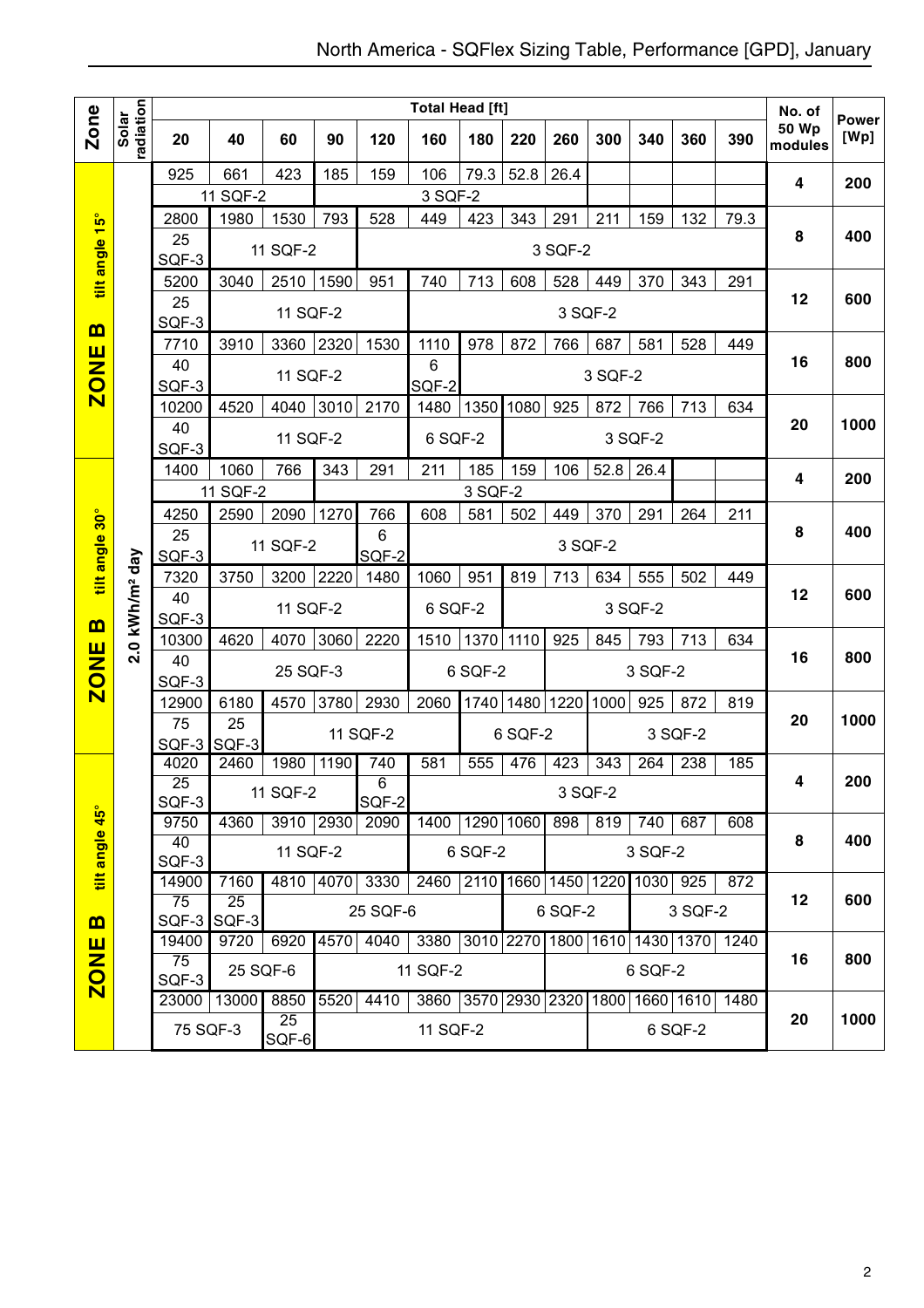|                |                            |                          |                   |                        |      |                | Total Head [ft]                         |                |         |                               |         |         |         |      | No. of                  |                      |
|----------------|----------------------------|--------------------------|-------------------|------------------------|------|----------------|-----------------------------------------|----------------|---------|-------------------------------|---------|---------|---------|------|-------------------------|----------------------|
| <b>Zone</b>    | radiation<br>Solar         | 20                       | 40                | 60                     | 90   | 120            | 160                                     | 180            | 220     | 260                           | 300     | 340     | 360     | 390  | <b>50 Wp</b><br>modules | <b>Power</b><br>[Wp] |
|                |                            | 1530                     | 1140              | 845                    | 370  | 317            | 238                                     | 211            | 159     | 106                           | 52.8    | 26.4    |         |      | 4                       | 200                  |
|                |                            | 4570                     | 11 SQF-2<br>2800  | 2270                   | 1370 | 819            | 687                                     | 3 SQF-2<br>634 | 555     | 476                           | 396     | 317     | 291     | 211  |                         |                      |
| tilt angle 15° |                            | 25                       |                   |                        |      | 6              |                                         |                |         |                               |         |         |         |      | 8                       | 400                  |
|                |                            | SQF-3                    |                   | 11 SQF-2               |      | SQF-2          |                                         |                |         |                               | 3 SQF-2 |         |         |      |                         |                      |
|                |                            | 8030                     | 3990              | 3430                   | 2400 | 1610           | 1160                                    | 1030           | 872     | 793                           | 687     | 608     | 555     | 476  | 12                      | 600                  |
|                |                            | 40<br>SQF-3              |                   | 11 SQF-2               |      |                | 6<br>SQF-2                              |                |         |                               | 3 SQF-2 |         |         |      |                         |                      |
| $\bullet$      |                            | 11200                    | 4970              | 4360                   | 3300 | 2430           | 1640                                    | 1510 1220      |         | 978                           | 925     | 845     | 793     | 713  |                         |                      |
| <b>ZONE</b>    |                            | 40                       |                   | 25 SQF-3               |      |                |                                         | 6 SQF-2        |         |                               |         | 3 SQF-2 |         |      | 16                      | 800                  |
|                |                            | SQF-3<br>14300           | 6760              | 4910                   | 4040 | 3170           | 2250                                    |                |         | 1880 1640 1350                | 1080    | 978     | 951     | 872  |                         |                      |
|                |                            | 75                       | 25                |                        |      | 11 SQF-2       |                                         |                | 6 SQF-2 |                               |         |         | 3 SQF-2 |      | 20                      | 1000                 |
|                |                            | SQF-3<br>2430            | SQF-3<br>1770     | 1350                   | 687  | 476            | 396                                     | 370            | 317     | 238                           | 185     | 132     | 106     | 52.8 |                         |                      |
|                |                            | 25                       |                   |                        |      |                |                                         |                |         |                               |         |         |         |      | 4                       | 200                  |
|                |                            | SQF-3                    |                   | 11 SQF-2               |      |                |                                         |                |         | 3 SQF-2                       |         |         |         |      |                         |                      |
| tilt angle 30° |                            | 6870<br>40               | 3620              | 3060                   | 2090 | 1370           | 978<br>6                                | 898            | 793     | 687                           | 608     | 528     | 476     | 423  | 8                       | 400                  |
|                | 2.6 kWh/m <sup>2</sup> day | SQF-3                    |                   | 11 SQF-2               |      |                | SQF-2                                   |                |         |                               | 3 SQF-2 |         |         |      |                         |                      |
|                |                            | 11100<br>40              | 5070              | 4310 3300              |      | 2430           | 1640                                    |                |         | 1510 1220 1000                | 898     | 845     | 793     | 713  | 12                      | 600                  |
| $\bullet$      |                            | SQF-3                    |                   | 25 SQF-3               |      |                |                                         | 6 SQF-2        |         |                               |         | 3 SQF-2 |         |      |                         |                      |
|                |                            | 15200                    | 7290              | 4830                   | 4150 | 3360           | 2460                                    |                |         | 2090 1720 1480 1220           |         | 1000    | 951     | 898  | 16                      | 800                  |
| <b>ZONE</b>    |                            | $\overline{75}$<br>SQF-3 | 25<br>SQF-3       |                        |      | 11 SQF-2       |                                         |                |         | 6 SQF-2                       |         |         | 3 SQF-2 |      |                         |                      |
|                |                            | 18700                    | 8880              | 6450                   | 4570 | 3960           | 3220                                    |                |         | 2830 2060 1770 1560 1370 1270 |         |         |         | 1110 |                         |                      |
|                |                            | 75<br>SQF-3              | 25 SQF-6          |                        |      |                | 11 SQF-2                                |                |         |                               |         | 6 SQF-2 |         |      | 20                      | 1000                 |
|                |                            | 6130                     | 3380              | 2850                   | 1880 | 1190           | 898                                     | 819            | 713     | 634                           | 528     | 476     | 423     | 370  |                         |                      |
|                |                            | 40<br>SQF-3              |                   | 11 SQF-2               |      |                | 6<br>SQF-2                              |                |         |                               | 3 SQF-2 |         |         |      | 4                       | 200                  |
| tilt angle 45° |                            | 14000                    | 6630              |                        |      | 4760 3990 3120 | 2220 1880 1610 1320 1080 951            |                |         |                               |         |         | 925     | 872  |                         |                      |
|                |                            | 75                       | 25<br>SQF-3 SQF-3 |                        |      | 11 SQF-2       |                                         |                | 6 SQF-2 |                               |         |         | 3 SQF-2 |      | 8                       | 400                  |
|                |                            | 20400                    | 10100             | 7340                   |      | 4760 4230      | 3570 3200 2350 1900 1720 1530 1430 1270 |                |         |                               |         |         |         |      |                         |                      |
| $\bullet$      |                            | 75 SQF-3                 |                   | 25<br>SQF-6            |      |                | 11 SQF-2                                |                |         |                               |         | 6 SQF-2 |         |      | 12                      | 600                  |
|                |                            | 25100 14600              |                   | 9910 6370              |      | 4680           | 4150 3910 3280 2640 1960 1820 1770      |                |         |                               |         |         |         | 1640 |                         |                      |
| <b>ZONE</b>    |                            | 75 SQF-3                 |                   | $25$ SQF-6             |      |                |                                         | 11 SQF-2       |         |                               |         |         | 6 SQF-2 |      | 16                      | 800                  |
|                |                            | 75 SQF-3                 | 28300 18300       | 11700 8110<br>25 SQF-6 |      | 4910           | 4520 4280 3730 3220 2540 2010 1960      | 11 SQF-2       |         |                               |         |         | 6 SQF-2 | 1850 | 20                      | 1000                 |
|                |                            |                          |                   |                        |      |                |                                         |                |         |                               |         |         |         |      |                         |                      |
|                |                            |                          |                   |                        |      |                |                                         |                |         |                               |         |         |         |      |                         |                      |
|                |                            |                          |                   |                        |      |                |                                         |                |         |                               |         |         |         |      |                         |                      |
|                |                            |                          |                   |                        |      |                |                                         |                |         |                               |         |         |         |      |                         |                      |
|                |                            |                          |                   |                        |      |                |                                         |                |         |                               |         |         |         |      |                         |                      |
|                |                            |                          |                   |                        |      |                |                                         |                |         |                               |         |         |         |      |                         |                      |
|                |                            |                          |                   |                        |      |                |                                         |                |         |                               |         |         |         |      |                         |                      |
|                |                            |                          |                   |                        |      |                |                                         |                |         |                               |         |         |         |      |                         |                      |
| 3              |                            |                          |                   |                        |      |                |                                         |                |         |                               |         |         |         |      |                         |                      |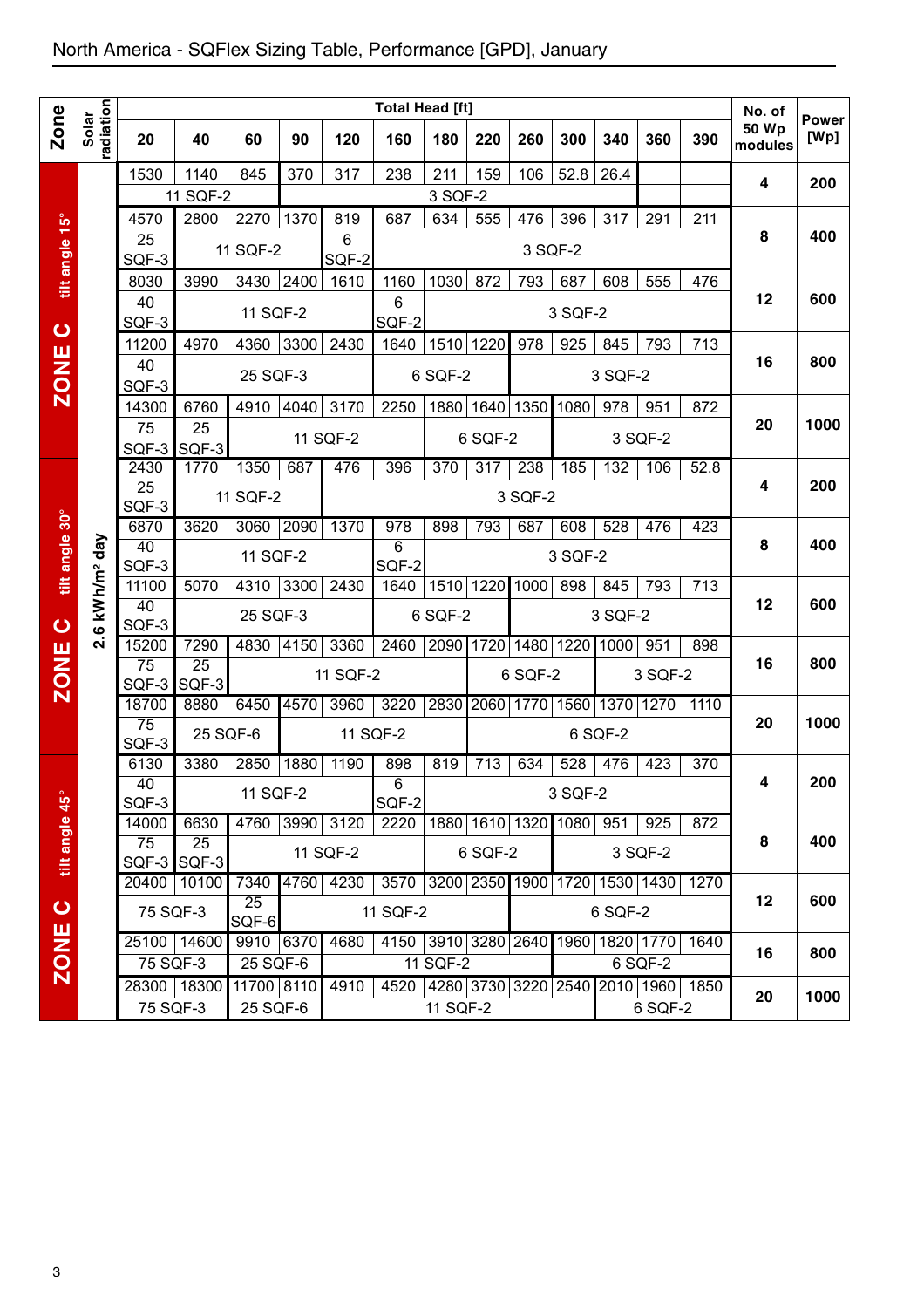|                    |                        |                          |                          |                          |      |                         | <b>Total Head [ft]</b> |                  |         |                  |         |                |           |      | No. of                  | <b>Power</b> |
|--------------------|------------------------|--------------------------|--------------------------|--------------------------|------|-------------------------|------------------------|------------------|---------|------------------|---------|----------------|-----------|------|-------------------------|--------------|
| Zone               | radiation<br>Solar     | 20                       | 40                       | 60                       | 90   | 120                     | 160                    | 180              | 220     | 260              | 300     | 340            | 360       | 390  | <b>50 Wp</b><br>modules | [Wp]         |
|                    |                        | 2140                     | 1660                     | 1270                     | 608  | 449                     | $\overline{370}$       | $\overline{343}$ | 291     | $\overline{211}$ | 159     | 106            | 79.3      | 26.4 | 4                       | 200          |
|                    |                        |                          | 25 SQF-3                 |                          |      |                         |                        |                  |         | 3 SQF-2          |         |                |           |      |                         |              |
|                    |                        | 6390                     | 3510                     | 2960                     | 1980 | 1240                    | 925                    | 845              | 740     | 661              | 555     | 476            | 449       | 370  |                         |              |
|                    |                        | 40<br>SQF-3              |                          | 11 SQF-2                 |      |                         | 6<br>SQF-2             |                  |         |                  | 3 SQF-2 |                |           |      | 8                       | 400          |
| tilt angle 15°     |                        | 10800                    | 4760                     | 4250                     | 3200 | 2320                    | 1560                   | 1430             | 1160    | $\overline{978}$ | 898     | 819            | 766       | 687  |                         |              |
|                    |                        | 40<br>SQF-3              |                          | 11 SQF-2                 |      |                         | 6 SQF-2                |                  |         |                  |         | 3 SQF-2        |           |      | 12                      | 600          |
| $\Omega$           |                        | 14700                    | 7000                     | 4990                     | 4120 | 3250                    | 2320                   | 1960             | 1660    | 1400             | 1140    | 1000           | 951       | 898  |                         |              |
| <b>ZONE</b>        |                        | 75<br>SQF-3              | $\overline{25}$<br>SQF-3 |                          |      | 11 SQF-2                |                        |                  | 6 SQF-2 |                  |         |                | 3 SQF-2   |      | 16                      | 800          |
|                    |                        | 18300                    | 8670                     | 6130                     | 4680 | 3960                    | 3090                   | 2690             | 1960    | 1770             | 1530    |                | 1290 1160 | 1030 |                         |              |
|                    |                        | $\overline{75}$<br>SQF-3 | $\overline{25}$<br>SQF-3 |                          |      | 25 SQF-6                |                        |                  |         |                  |         | 6 SQF-2        |           |      | 20                      | 1000         |
|                    |                        | 3830                     | 2430                     | 1930                     | 1110 | 687                     | 581                    | 528              | 449     | 396              | 317     | 264            | 211       | 159  |                         |              |
|                    |                        | $\overline{25}$<br>SQF-3 |                          | 11 SQF-2                 |      | $\overline{6}$<br>SQF-2 |                        |                  |         | 3 SQF-2          |         |                |           |      | 4                       | 200          |
|                    |                        | 9670                     | 4390                     | 3910                     | 2880 | 2030                    | 1400                   | 1270             | 1000    | 898              | 819     | 740            | 661       | 581  |                         |              |
| tilt angle 30°     | kWh/m <sup>2</sup> day | 40<br>SQF-3              |                          | 11 SQF-2                 |      |                         | 6 SQF-2                |                  |         |                  |         | 3 SQF-2        |           |      | 8                       | 400          |
|                    |                        | 14900                    | 7160                     | 4890                     | 4120 | 3330                    | 2400                   | 2030             | 1690    | 1430             | 1160    | 978            | 951       | 898  |                         |              |
| $\Omega$           | 3.2                    | 75<br>SQF-3              | $\overline{25}$<br>SQF-3 |                          |      | 11 SQF-2                |                        |                  | 6 SQF-2 |                  |         |                | 3 SQF-2   |      | 12                      | 600          |
|                    |                        | 19500                    | 9300                     | 6840                     | 4700 | 4100                    | 3380                   | 2990             | 2170    | 1850             | 1640    |                | 1450 1320 | 1190 |                         |              |
| <b>ZONE</b>        |                        | $\overline{75}$<br>SQF-3 | 25 SQF-6                 |                          |      |                         | 11 SQF-2               |                  |         |                  |         | 6 SQF-2        |           |      | 16                      | 800          |
|                    |                        | 23100                    | 12500                    | 8800                     | 5310 | 4520                    | 3940                   |                  |         | 3650 2930 2190   |         | 1850 1720 1640 |           | 1510 |                         |              |
|                    |                        | 75 SQF-3                 |                          | $\overline{25}$<br>SQF-6 |      |                         | 11 SQF-2               |                  |         |                  |         | 6 SQF-2        |           |      | 20                      | 1000         |
| $\overline{6}$ 45° |                        |                          |                          |                          |      |                         |                        |                  |         |                  |         |                |           |      | 4                       | 200          |
|                    |                        |                          |                          |                          |      |                         |                        |                  |         |                  |         |                |           |      | 8                       | 400          |
| tilt angl          |                        |                          |                          |                          |      |                         |                        | Not actual       |         |                  |         |                |           |      |                         |              |
|                    |                        |                          |                          |                          |      |                         |                        |                  |         |                  |         |                |           |      | 12                      | 600          |
| ZONE D             |                        |                          |                          |                          |      |                         |                        |                  |         |                  |         |                |           |      | 16                      | 800          |
|                    |                        |                          |                          |                          |      |                         |                        |                  |         |                  |         |                |           |      | 20                      | 1000         |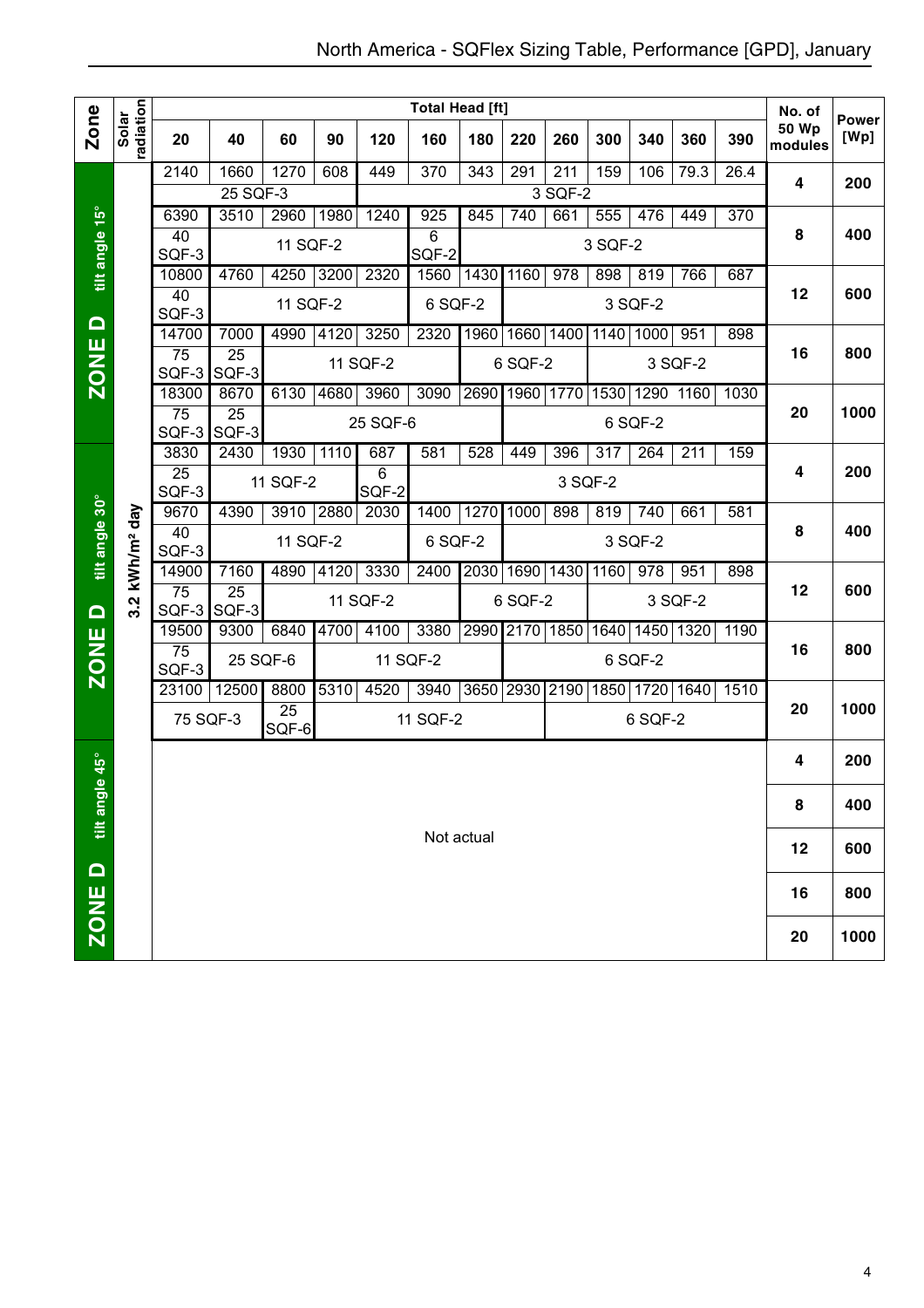| Zone<br>Solar<br><b>50 Wp</b><br>20<br>40<br>60<br>90<br>120<br>160<br>180<br>220<br>260<br>300<br>340<br>360<br>390<br>modules<br>3170<br>2170<br>1690<br>925<br>581<br>502<br>317<br>264<br>159<br>106<br>449<br>396<br>185<br>4<br>$\overline{25}$<br>11 SQF-2<br>3 SQF-2<br>SQF-3<br>tilt angle 15°<br>8530<br>3590<br> 2540<br>1110<br>4170<br>1740<br>1240<br>925<br>845<br>634<br>581<br>502<br>740<br>40<br>8<br>11 SQF-2<br>6 SQF-2<br>3 SQF-2<br>SQF-3<br>4830<br>3860<br>13400<br>6290<br>2960<br>2060<br>1800<br>1530<br>1240 1000<br>951<br>925<br>845<br>12<br>75<br>25<br>11 SQF-2<br>6 SQF-2<br>3 SQF-2<br>SQF-3<br>SQF-3<br>ш<br>4650<br>3910<br>2620 1960 1740<br>1510 1270 1140<br>18000<br>8560<br>5970<br>3040<br>1000<br><b>ZONE</b><br>$\overline{75}$<br>16<br>$\overline{25}$<br>25 SQF-6<br>6 SQF-2<br>SQF-3 SQF-3<br>5070<br>4440<br>3750<br>3410 2590<br>1980<br>1800 1640 1530<br>21500<br>10800<br>7870<br>1370<br>20<br>$\overline{25}$<br>75 SQF-3<br>11 SQF-2<br>6 SQF-2<br>SQF-6<br>5050<br>2990<br>1530<br>740<br>528<br>2460<br>925<br>687<br>608<br>449<br>370<br>317<br>264<br>4<br>$\overline{25}$<br>11 SQF-2<br>3 SQF-2<br>SQF-3<br>tilt angle 30°<br>kWh/m <sup>2</sup> day<br>12000<br>4520<br>3540<br>1640 1350 1080<br>$\overline{978}$<br>5470<br>2640<br>1770<br>898<br>845<br>766<br>8<br>40<br>25 SQF-3<br>11 SQF-2<br>3 SQF-2<br>SQF-3<br>18300<br>6160<br>4620<br>3960<br>3120<br>2690<br>1960 1770<br>1530 1320<br> 1190 <br>8640<br>1030<br>$3.\overline{8}$<br>12<br>75<br>25 SQF-3<br>11 SQF-2<br>6 SQF-2<br>ш<br>SQF-3<br><b>ZONE</b><br>8670<br>3620 2880 2140 1880 1720 1640<br>22900<br>12200<br>5150<br>4520<br>3940<br>1510<br>16<br>25<br>75 SQF-3<br>11 SQF-2<br>6 SQF-2<br>SQF-6<br> 4070 3490 2880 2170 1930 1850<br>26500<br>16200<br>10700 7110<br>4910<br>4330<br>1740<br>20<br>$\overline{75}$ SQF-3<br>11 SQF-2<br>25 SQF-6<br>6 SQF-2<br>$45^{\circ}$<br>4<br>$\mathbf{a}$<br>tilt angl<br>8<br>Not actual<br>12 |   |           |  |  |  |  |  | <b>Total Head [ft]</b> |  |  |  |  |  |  |  | No. of |                      |
|-----------------------------------------------------------------------------------------------------------------------------------------------------------------------------------------------------------------------------------------------------------------------------------------------------------------------------------------------------------------------------------------------------------------------------------------------------------------------------------------------------------------------------------------------------------------------------------------------------------------------------------------------------------------------------------------------------------------------------------------------------------------------------------------------------------------------------------------------------------------------------------------------------------------------------------------------------------------------------------------------------------------------------------------------------------------------------------------------------------------------------------------------------------------------------------------------------------------------------------------------------------------------------------------------------------------------------------------------------------------------------------------------------------------------------------------------------------------------------------------------------------------------------------------------------------------------------------------------------------------------------------------------------------------------------------------------------------------------------------------------------------------------------------------------------------------------------------------------------------------------------------------------------------------------------------------------------------------------------------------|---|-----------|--|--|--|--|--|------------------------|--|--|--|--|--|--|--|--------|----------------------|
|                                                                                                                                                                                                                                                                                                                                                                                                                                                                                                                                                                                                                                                                                                                                                                                                                                                                                                                                                                                                                                                                                                                                                                                                                                                                                                                                                                                                                                                                                                                                                                                                                                                                                                                                                                                                                                                                                                                                                                                         |   | radiation |  |  |  |  |  |                        |  |  |  |  |  |  |  |        | <b>Power</b><br>[Wp] |
|                                                                                                                                                                                                                                                                                                                                                                                                                                                                                                                                                                                                                                                                                                                                                                                                                                                                                                                                                                                                                                                                                                                                                                                                                                                                                                                                                                                                                                                                                                                                                                                                                                                                                                                                                                                                                                                                                                                                                                                         |   |           |  |  |  |  |  |                        |  |  |  |  |  |  |  |        |                      |
|                                                                                                                                                                                                                                                                                                                                                                                                                                                                                                                                                                                                                                                                                                                                                                                                                                                                                                                                                                                                                                                                                                                                                                                                                                                                                                                                                                                                                                                                                                                                                                                                                                                                                                                                                                                                                                                                                                                                                                                         |   |           |  |  |  |  |  |                        |  |  |  |  |  |  |  |        | 200                  |
|                                                                                                                                                                                                                                                                                                                                                                                                                                                                                                                                                                                                                                                                                                                                                                                                                                                                                                                                                                                                                                                                                                                                                                                                                                                                                                                                                                                                                                                                                                                                                                                                                                                                                                                                                                                                                                                                                                                                                                                         |   |           |  |  |  |  |  |                        |  |  |  |  |  |  |  |        |                      |
|                                                                                                                                                                                                                                                                                                                                                                                                                                                                                                                                                                                                                                                                                                                                                                                                                                                                                                                                                                                                                                                                                                                                                                                                                                                                                                                                                                                                                                                                                                                                                                                                                                                                                                                                                                                                                                                                                                                                                                                         |   |           |  |  |  |  |  |                        |  |  |  |  |  |  |  |        | 400                  |
|                                                                                                                                                                                                                                                                                                                                                                                                                                                                                                                                                                                                                                                                                                                                                                                                                                                                                                                                                                                                                                                                                                                                                                                                                                                                                                                                                                                                                                                                                                                                                                                                                                                                                                                                                                                                                                                                                                                                                                                         |   |           |  |  |  |  |  |                        |  |  |  |  |  |  |  |        |                      |
|                                                                                                                                                                                                                                                                                                                                                                                                                                                                                                                                                                                                                                                                                                                                                                                                                                                                                                                                                                                                                                                                                                                                                                                                                                                                                                                                                                                                                                                                                                                                                                                                                                                                                                                                                                                                                                                                                                                                                                                         |   |           |  |  |  |  |  |                        |  |  |  |  |  |  |  |        |                      |
|                                                                                                                                                                                                                                                                                                                                                                                                                                                                                                                                                                                                                                                                                                                                                                                                                                                                                                                                                                                                                                                                                                                                                                                                                                                                                                                                                                                                                                                                                                                                                                                                                                                                                                                                                                                                                                                                                                                                                                                         |   |           |  |  |  |  |  |                        |  |  |  |  |  |  |  |        | 600                  |
|                                                                                                                                                                                                                                                                                                                                                                                                                                                                                                                                                                                                                                                                                                                                                                                                                                                                                                                                                                                                                                                                                                                                                                                                                                                                                                                                                                                                                                                                                                                                                                                                                                                                                                                                                                                                                                                                                                                                                                                         |   |           |  |  |  |  |  |                        |  |  |  |  |  |  |  |        |                      |
|                                                                                                                                                                                                                                                                                                                                                                                                                                                                                                                                                                                                                                                                                                                                                                                                                                                                                                                                                                                                                                                                                                                                                                                                                                                                                                                                                                                                                                                                                                                                                                                                                                                                                                                                                                                                                                                                                                                                                                                         |   |           |  |  |  |  |  |                        |  |  |  |  |  |  |  |        | 800                  |
|                                                                                                                                                                                                                                                                                                                                                                                                                                                                                                                                                                                                                                                                                                                                                                                                                                                                                                                                                                                                                                                                                                                                                                                                                                                                                                                                                                                                                                                                                                                                                                                                                                                                                                                                                                                                                                                                                                                                                                                         |   |           |  |  |  |  |  |                        |  |  |  |  |  |  |  |        |                      |
|                                                                                                                                                                                                                                                                                                                                                                                                                                                                                                                                                                                                                                                                                                                                                                                                                                                                                                                                                                                                                                                                                                                                                                                                                                                                                                                                                                                                                                                                                                                                                                                                                                                                                                                                                                                                                                                                                                                                                                                         |   |           |  |  |  |  |  |                        |  |  |  |  |  |  |  |        | 1000                 |
|                                                                                                                                                                                                                                                                                                                                                                                                                                                                                                                                                                                                                                                                                                                                                                                                                                                                                                                                                                                                                                                                                                                                                                                                                                                                                                                                                                                                                                                                                                                                                                                                                                                                                                                                                                                                                                                                                                                                                                                         |   |           |  |  |  |  |  |                        |  |  |  |  |  |  |  |        |                      |
|                                                                                                                                                                                                                                                                                                                                                                                                                                                                                                                                                                                                                                                                                                                                                                                                                                                                                                                                                                                                                                                                                                                                                                                                                                                                                                                                                                                                                                                                                                                                                                                                                                                                                                                                                                                                                                                                                                                                                                                         |   |           |  |  |  |  |  |                        |  |  |  |  |  |  |  |        |                      |
|                                                                                                                                                                                                                                                                                                                                                                                                                                                                                                                                                                                                                                                                                                                                                                                                                                                                                                                                                                                                                                                                                                                                                                                                                                                                                                                                                                                                                                                                                                                                                                                                                                                                                                                                                                                                                                                                                                                                                                                         |   |           |  |  |  |  |  |                        |  |  |  |  |  |  |  |        | 200                  |
|                                                                                                                                                                                                                                                                                                                                                                                                                                                                                                                                                                                                                                                                                                                                                                                                                                                                                                                                                                                                                                                                                                                                                                                                                                                                                                                                                                                                                                                                                                                                                                                                                                                                                                                                                                                                                                                                                                                                                                                         |   |           |  |  |  |  |  |                        |  |  |  |  |  |  |  |        |                      |
|                                                                                                                                                                                                                                                                                                                                                                                                                                                                                                                                                                                                                                                                                                                                                                                                                                                                                                                                                                                                                                                                                                                                                                                                                                                                                                                                                                                                                                                                                                                                                                                                                                                                                                                                                                                                                                                                                                                                                                                         |   |           |  |  |  |  |  |                        |  |  |  |  |  |  |  |        | 400                  |
|                                                                                                                                                                                                                                                                                                                                                                                                                                                                                                                                                                                                                                                                                                                                                                                                                                                                                                                                                                                                                                                                                                                                                                                                                                                                                                                                                                                                                                                                                                                                                                                                                                                                                                                                                                                                                                                                                                                                                                                         |   |           |  |  |  |  |  |                        |  |  |  |  |  |  |  |        |                      |
|                                                                                                                                                                                                                                                                                                                                                                                                                                                                                                                                                                                                                                                                                                                                                                                                                                                                                                                                                                                                                                                                                                                                                                                                                                                                                                                                                                                                                                                                                                                                                                                                                                                                                                                                                                                                                                                                                                                                                                                         |   |           |  |  |  |  |  |                        |  |  |  |  |  |  |  |        | 600                  |
|                                                                                                                                                                                                                                                                                                                                                                                                                                                                                                                                                                                                                                                                                                                                                                                                                                                                                                                                                                                                                                                                                                                                                                                                                                                                                                                                                                                                                                                                                                                                                                                                                                                                                                                                                                                                                                                                                                                                                                                         |   |           |  |  |  |  |  |                        |  |  |  |  |  |  |  |        |                      |
|                                                                                                                                                                                                                                                                                                                                                                                                                                                                                                                                                                                                                                                                                                                                                                                                                                                                                                                                                                                                                                                                                                                                                                                                                                                                                                                                                                                                                                                                                                                                                                                                                                                                                                                                                                                                                                                                                                                                                                                         |   |           |  |  |  |  |  |                        |  |  |  |  |  |  |  |        |                      |
|                                                                                                                                                                                                                                                                                                                                                                                                                                                                                                                                                                                                                                                                                                                                                                                                                                                                                                                                                                                                                                                                                                                                                                                                                                                                                                                                                                                                                                                                                                                                                                                                                                                                                                                                                                                                                                                                                                                                                                                         |   |           |  |  |  |  |  |                        |  |  |  |  |  |  |  |        | 800                  |
|                                                                                                                                                                                                                                                                                                                                                                                                                                                                                                                                                                                                                                                                                                                                                                                                                                                                                                                                                                                                                                                                                                                                                                                                                                                                                                                                                                                                                                                                                                                                                                                                                                                                                                                                                                                                                                                                                                                                                                                         |   |           |  |  |  |  |  |                        |  |  |  |  |  |  |  |        |                      |
|                                                                                                                                                                                                                                                                                                                                                                                                                                                                                                                                                                                                                                                                                                                                                                                                                                                                                                                                                                                                                                                                                                                                                                                                                                                                                                                                                                                                                                                                                                                                                                                                                                                                                                                                                                                                                                                                                                                                                                                         |   |           |  |  |  |  |  |                        |  |  |  |  |  |  |  |        | 1000                 |
|                                                                                                                                                                                                                                                                                                                                                                                                                                                                                                                                                                                                                                                                                                                                                                                                                                                                                                                                                                                                                                                                                                                                                                                                                                                                                                                                                                                                                                                                                                                                                                                                                                                                                                                                                                                                                                                                                                                                                                                         |   |           |  |  |  |  |  |                        |  |  |  |  |  |  |  |        | 200                  |
|                                                                                                                                                                                                                                                                                                                                                                                                                                                                                                                                                                                                                                                                                                                                                                                                                                                                                                                                                                                                                                                                                                                                                                                                                                                                                                                                                                                                                                                                                                                                                                                                                                                                                                                                                                                                                                                                                                                                                                                         |   |           |  |  |  |  |  |                        |  |  |  |  |  |  |  |        |                      |
|                                                                                                                                                                                                                                                                                                                                                                                                                                                                                                                                                                                                                                                                                                                                                                                                                                                                                                                                                                                                                                                                                                                                                                                                                                                                                                                                                                                                                                                                                                                                                                                                                                                                                                                                                                                                                                                                                                                                                                                         |   |           |  |  |  |  |  |                        |  |  |  |  |  |  |  |        | 400                  |
|                                                                                                                                                                                                                                                                                                                                                                                                                                                                                                                                                                                                                                                                                                                                                                                                                                                                                                                                                                                                                                                                                                                                                                                                                                                                                                                                                                                                                                                                                                                                                                                                                                                                                                                                                                                                                                                                                                                                                                                         |   |           |  |  |  |  |  |                        |  |  |  |  |  |  |  |        |                      |
|                                                                                                                                                                                                                                                                                                                                                                                                                                                                                                                                                                                                                                                                                                                                                                                                                                                                                                                                                                                                                                                                                                                                                                                                                                                                                                                                                                                                                                                                                                                                                                                                                                                                                                                                                                                                                                                                                                                                                                                         |   |           |  |  |  |  |  |                        |  |  |  |  |  |  |  |        | 600                  |
|                                                                                                                                                                                                                                                                                                                                                                                                                                                                                                                                                                                                                                                                                                                                                                                                                                                                                                                                                                                                                                                                                                                                                                                                                                                                                                                                                                                                                                                                                                                                                                                                                                                                                                                                                                                                                                                                                                                                                                                         | ш |           |  |  |  |  |  |                        |  |  |  |  |  |  |  |        |                      |
| 16                                                                                                                                                                                                                                                                                                                                                                                                                                                                                                                                                                                                                                                                                                                                                                                                                                                                                                                                                                                                                                                                                                                                                                                                                                                                                                                                                                                                                                                                                                                                                                                                                                                                                                                                                                                                                                                                                                                                                                                      |   |           |  |  |  |  |  |                        |  |  |  |  |  |  |  |        | 800                  |
| ZONE<br>20                                                                                                                                                                                                                                                                                                                                                                                                                                                                                                                                                                                                                                                                                                                                                                                                                                                                                                                                                                                                                                                                                                                                                                                                                                                                                                                                                                                                                                                                                                                                                                                                                                                                                                                                                                                                                                                                                                                                                                              |   |           |  |  |  |  |  |                        |  |  |  |  |  |  |  |        | 1000                 |
|                                                                                                                                                                                                                                                                                                                                                                                                                                                                                                                                                                                                                                                                                                                                                                                                                                                                                                                                                                                                                                                                                                                                                                                                                                                                                                                                                                                                                                                                                                                                                                                                                                                                                                                                                                                                                                                                                                                                                                                         |   |           |  |  |  |  |  |                        |  |  |  |  |  |  |  |        |                      |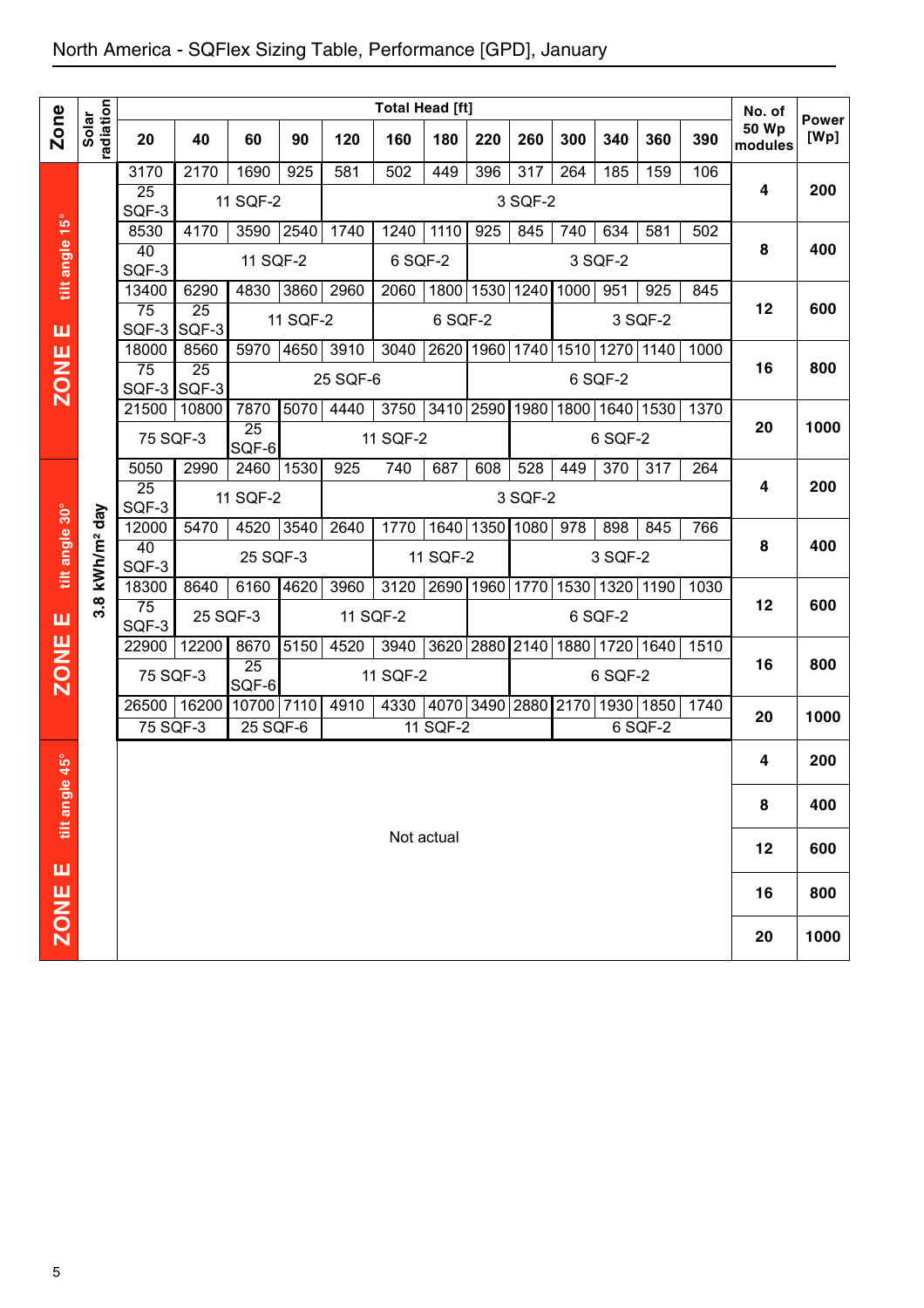|                 |                        |                          |                          |                          |      |                         | <b>Total Head [ft]</b> |            |                               |           |                |                |              |           | No. of                  |                      |
|-----------------|------------------------|--------------------------|--------------------------|--------------------------|------|-------------------------|------------------------|------------|-------------------------------|-----------|----------------|----------------|--------------|-----------|-------------------------|----------------------|
| <b>Zone</b>     | radiation<br>Solar     | 20                       | 40                       | 60                       | 90   | 120                     | 160                    | 180        | 220                           | 260       | 300            | 340            | 360          | 390       | <b>50 Wp</b><br>modules | <b>Power</b><br>[Wp] |
|                 |                        | 4100                     | 2590                     | 2090                     | 1220 | 740                     | 608                    | 581        | 502                           | 423       | 343            | 291            | 238          | 185       |                         |                      |
|                 |                        | 25<br>SQF-3              |                          | 11 SQF-2                 |      | $\overline{6}$<br>SQF-2 |                        |            |                               | 3 SQF-2   |                |                |              |           | 4                       | 200                  |
|                 |                        | 10400                    | 4700                     | 4170 3060                |      | 2220                    | 1510                   | 1370       | 1110                          | 951       | 898            | 793            | 740          | 661       |                         |                      |
| tilt angle 15°  |                        | 40<br>SQF-3              |                          | 11 SQF-2                 |      |                         | 6 SQF-2                |            |                               |           |                | 3 SQF-2        |              |           | 8                       | 400                  |
|                 |                        | 16100                    | 7770                     | 5200                     | 4360 | 3540                    | 2620                   | 2220       |                               | 1800 1560 |                | 1290 1060      | 1000         | 951       |                         |                      |
| Щ               |                        | $\overline{75}$<br>SQF-3 | $\overline{25}$<br>SQF-3 |                          |      | 11 SQF-2                |                        |            | 6 SQF-2                       |           |                |                | 3 SQF-2      |           | 12                      | 600                  |
|                 |                        | 20700                    | 9960                     | 7400                     | 4990 | 4330                    | 3620                   | 3220       | 2380 1960                     |           | 1740           | 1560           |              | 1450 1270 |                         |                      |
| <b>ZONE</b>     |                        | $\overline{75}$<br>SQF-3 | 25 SQF-3                 |                          |      |                         | 11 SQF-2               |            |                               |           |                | 6 SQF-2        |              |           | 16                      | 800                  |
|                 |                        | 24300                    | 13700                    | 9410                     | 5810 | 4780                    | 4150                   | 3860 3170  |                               | 2400      |                | 1960 1820 1740 |              | 1610      |                         |                      |
|                 |                        | 75 SQF-3                 |                          | $\overline{25}$<br>SQF-6 |      |                         | 11 SQF-2               |            |                               |           |                | 6 SQF-2        |              |           | 20                      | 1000                 |
|                 |                        | 6210                     | 3430                     | 2910                     | 1930 | 1190                    | 898                    | 819        | 740                           | 634       | 555            | 476            | 423          | 370       |                         |                      |
|                 |                        | $\overline{25}$<br>SQF-3 |                          | 11 SQF-2                 |      | 6<br>SQF-2              |                        |            |                               | 3 SQF-2   |                |                |              |           | 4                       | 200                  |
|                 |                        | 14400                    | 6820                     | 4970                     | 4070 | 3200                    | 2270                   |            | 1880 1640                     | 1370      | 1080           | 978            | 951          | 898       | 8                       | 400                  |
| tilt angle 30°  | kWh/m <sup>2</sup> day | 75<br>SQF-3              | $\overline{25}$<br>SQF-3 |                          |      | 11 SQF-2                |                        |            | 6 SQF-2                       |           |                |                | 3 SQF-2      |           |                         |                      |
|                 | 4                      | 20900                    | 10200                    | 7500                     | 4990 | 4330                    | 3670                   |            | 3280 2430 1960                |           | 1770           |                | 1590 1480    | 1290      |                         |                      |
| Щ               |                        | $\overline{75}$<br>SQF-3 | 25 SQF-3                 |                          |      | 11 SQF-2                |                        |            |                               |           |                | 6 SQF-2        |              |           | 12                      | 600                  |
|                 |                        | 25500                    |                          | 15100 10100 6500         |      | 4890                    | 4250                   |            | 4020 3380 2720                |           | 2030 1880 1820 |                |              | 1720      | 16                      | 800                  |
| <b>ZONE</b>     |                        | 75 SQF-3                 |                          | 25 SQF-6                 |      |                         | 4650                   | 11 SQF-2   |                               |           |                |                | $6$ SQF- $2$ |           |                         |                      |
|                 |                        | 29200<br>75 SQF-3        | 18900                    | 12000 8350<br>25 SQF-6   |      | 5200                    |                        | 11 SQF-2   | 4390 3830 3330 2620 2060 2010 |           |                |                | 6 SQF-2      | 1900      | 20                      | 1000                 |
| <b>igle 45°</b> |                        |                          |                          |                          |      |                         |                        |            |                               |           |                |                |              |           | 4                       | 200                  |
|                 |                        |                          |                          |                          |      |                         |                        |            |                               |           |                |                |              |           | 8                       | 400                  |
| tilt an         |                        |                          |                          |                          |      |                         |                        | Not actual |                               |           |                |                |              |           | 12                      | 600                  |
| щ               |                        |                          |                          |                          |      |                         |                        |            |                               |           |                |                |              |           | 16                      | 800                  |
| ZONE            |                        |                          |                          |                          |      |                         |                        |            |                               |           |                |                |              |           |                         |                      |
|                 |                        |                          |                          |                          |      |                         |                        |            |                               |           |                |                |              |           | 20                      | 1000                 |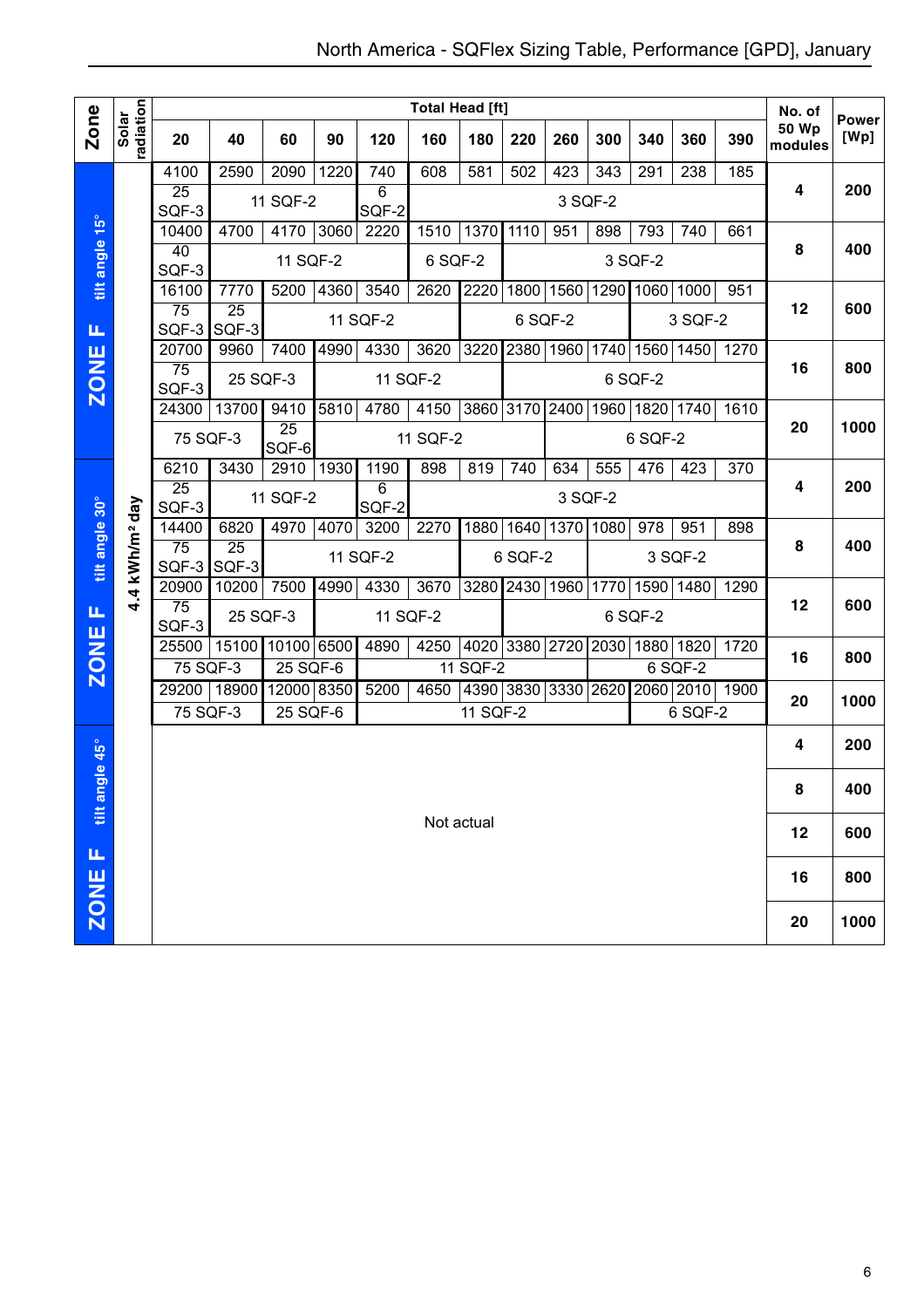|                |                        |                |             |                     |      |            | <b>Total Head [ft]</b> |            |                |         |         |         |                                                |      | No. of                  |                      |
|----------------|------------------------|----------------|-------------|---------------------|------|------------|------------------------|------------|----------------|---------|---------|---------|------------------------------------------------|------|-------------------------|----------------------|
| <b>Zone</b>    | radiation              | 20             | 40          | 60                  | 90   | 120        | 160                    | 180        | 220            | 260     | 300     | 340     | 360                                            | 390  | <b>50 Wp</b><br>modules | <b>Power</b><br>[Wp] |
|                |                        | 4910           | 2930        | 2400                | 1480 | 898        | $\overline{713}$       | 687        | 581            | 502     | 423     | 343     | 317                                            | 238  |                         |                      |
|                |                        | 25<br>SQF-3    |             | 11 SQF-2            |      | 6<br>SQF-2 |                        |            |                | 3 SQF-2 |         |         |                                                |      | 4                       | 200                  |
|                |                        | 11800          | 5280        | 4570                | 3460 | 2590       | 1720                   | 1590       | 1290           | 1030    | 951     | 898     | 845                                            | 766  |                         |                      |
| tilt angle 15° |                        | 40             |             | 25 SQF-3            |      |            |                        | 6 SQF-2    |                |         |         | 3 SQF-2 |                                                |      | 8                       | 400                  |
|                |                        | SQF-3<br>18000 | 8610        | 5940                | 4700 | 3910       | 3040                   |            | 2620 1960      | 1740    |         |         | 1510 1270 1140                                 | 1000 |                         |                      |
|                |                        | 75             | 25          | $\overline{25}$     |      |            |                        |            |                |         |         |         |                                                |      | 12                      | 600                  |
| G              |                        | SQF-3          | SQF-3 SQF-6 |                     |      | 11 SQF-2   |                        |            |                |         |         | 6 SQF-2 |                                                |      |                         |                      |
| <b>ZONE</b>    |                        | 22600<br>75    | 11800       | 8480                | 5230 | 4600       | 3940                   | 3620       | 2830           | 2030    |         |         | 1880   1720   1640                             | 1480 | 16                      | 800                  |
|                |                        | SQF-3          | 25 SQF-6    |                     |      |            | 11 SQF-2               |            |                |         |         | 6 SQF-2 |                                                |      |                         |                      |
|                |                        | 26400          |             | 15900 10500 6870    |      | 5020       | 4360                   | 4100       | 3490 2850      |         |         |         | 2060 1930 1850                                 | 1740 | 20                      | 1000                 |
|                |                        | 75 SQF-3       |             | $25$ SQF-6          |      |            |                        | 11 SQF-2   |                |         |         |         | 6 SQF-2                                        |      |                         |                      |
|                |                        | 7190<br>40     | 3780        | 3200 2190           |      | 1400       | 1030<br>6              | 925        | 819            | 713     | 634     | 528     | 476                                            | 423  | 4                       | 200                  |
|                |                        | SQF-3          |             | 11 SQF-2            |      |            | SQF-2                  |            |                |         | 3 SQF-2 |         |                                                |      |                         |                      |
| tilt angle 30° | kWh/m <sup>2</sup> day | 16100          | 7710        | 5260                | 4410 | 3510       | 2590                   | 2190       | 1820           |         |         |         | 1560 1270 1030 1000                            | 951  |                         |                      |
|                |                        | 75<br>SQF-3    | 25<br>SQF-3 |                     |      | 11 SQF-2   |                        |            | 6 SQF-2        |         |         |         | 3 SQF-2                                        |      | 8                       | 400                  |
|                |                        | 22500          | 11600       | 8400                | 5280 | 4650       | 3940                   |            | 3590 2770 2060 |         |         |         | 1880 1720 1640                                 | 1480 |                         |                      |
| U              | 4.9                    | 75 SQF-3       |             | $\overline{25}$     |      |            | 11 SQF-2               |            |                |         |         | 6 SQF-2 |                                                |      | 12                      | 600                  |
|                |                        |                | 27600 17000 | SQF-6<br>11100 7370 |      | 5150       | 4520                   |            |                |         |         |         | 4230 3650 3040 2220 2010 1930                  | 1820 |                         |                      |
| <b>ZONE</b>    |                        | 75 SQF-3       |             | 25 SQF-6            |      |            |                        | 11 $SQF-2$ |                |         |         |         | 6 SQF-2                                        |      | 16                      | 800                  |
|                |                        |                | 31200 20300 | 12800 9040          |      | 5470       | 4860                   |            |                |         |         |         | 4600   4070   3510   2910   2110   2060   2010 |      | 20                      | 1000                 |
|                |                        | 75 SQF-3       |             | 25 SQF-6            |      |            |                        | 11 SQF-2   |                |         |         |         | 6 SQF-2                                        |      |                         |                      |
|                |                        |                |             |                     |      |            |                        |            |                |         |         |         |                                                |      | 4                       | 200                  |
| angle 45°      |                        |                |             |                     |      |            |                        |            |                |         |         |         |                                                |      |                         |                      |
|                |                        |                |             |                     |      |            |                        |            |                |         |         |         |                                                |      | 8                       | 400                  |
| ä              |                        |                |             |                     |      |            |                        | Not actual |                |         |         |         |                                                |      | 12                      | 600                  |
|                |                        |                |             |                     |      |            |                        |            |                |         |         |         |                                                |      |                         |                      |
|                |                        |                |             |                     |      |            |                        |            |                |         |         |         |                                                |      | 16                      | 800                  |
| <b>SONE</b>    |                        |                |             |                     |      |            |                        |            |                |         |         |         |                                                |      | 20                      | 1000                 |
|                |                        |                |             |                     |      |            |                        |            |                |         |         |         |                                                |      |                         |                      |
|                |                        |                |             |                     |      |            |                        |            |                |         |         |         |                                                |      |                         |                      |
| 7              |                        |                |             |                     |      |            |                        |            |                |         |         |         |                                                |      |                         |                      |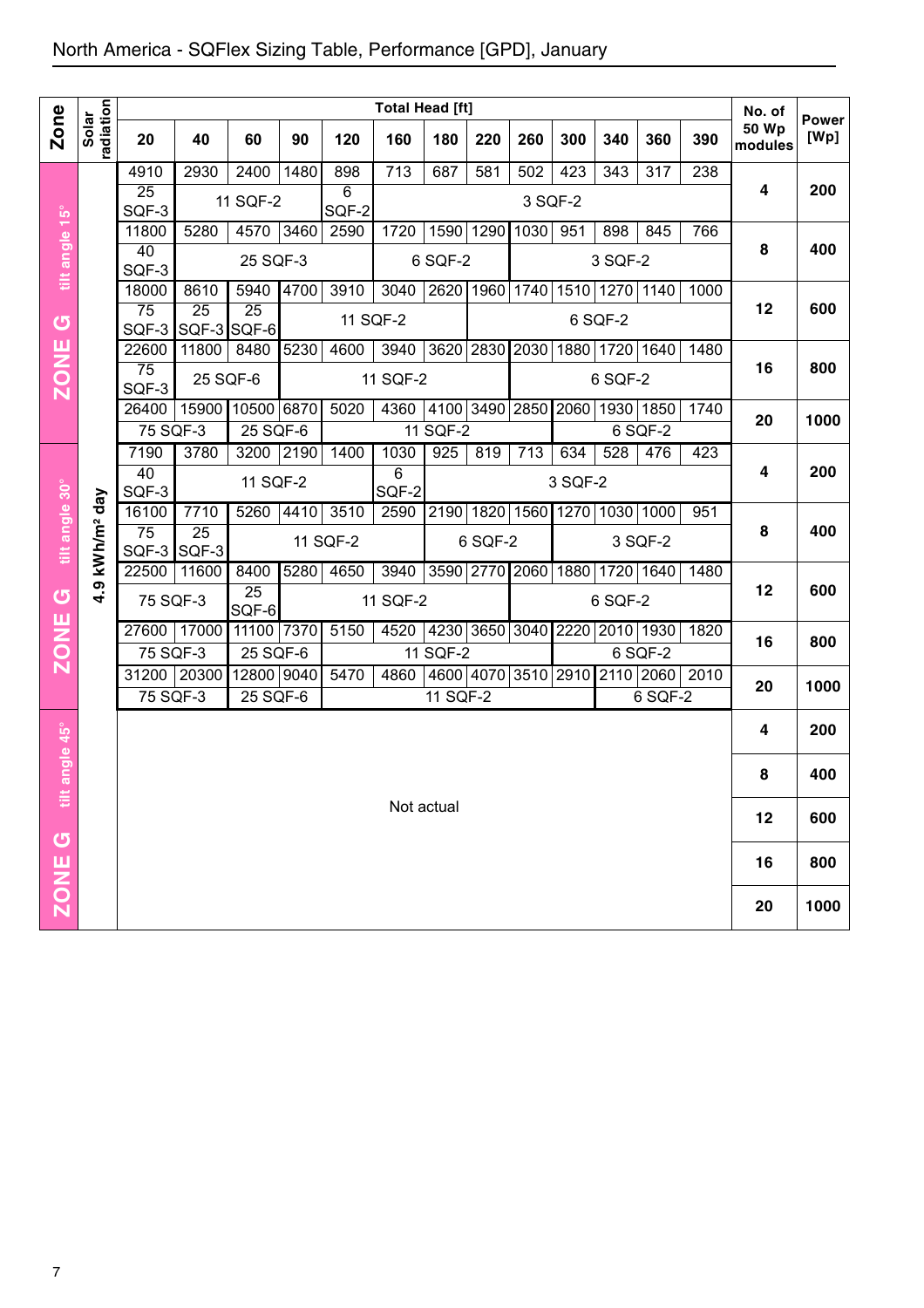|                |                        |                     |             |                          |          |          | <b>Total Head [ft]</b> |                     |                     |         |         |                |                  |                  | No. of                  | <b>Power</b> |
|----------------|------------------------|---------------------|-------------|--------------------------|----------|----------|------------------------|---------------------|---------------------|---------|---------|----------------|------------------|------------------|-------------------------|--------------|
| <b>Zone</b>    | radiation<br>Solar     | 20                  | 40          | 60                       | 90       | 120      | 160                    | 180                 | 220                 | 260     | 300     | 340            | 360              | 390              | <b>50 Wp</b><br>modules | [Wp]         |
|                |                        | 5790                | 3280        | 2750                     | 1770     | 1060     | 819                    | 766                 | 687                 | 608     | 502     | 423            | $\overline{370}$ | $\overline{317}$ |                         |              |
|                |                        | 25<br>SQF-3         |             | 11 SQF-2                 |          |          |                        |                     |                     | 3 SQF-2 |         |                |                  |                  | 4                       | 200          |
|                |                        | 13500               | 6310        | 4910                     | 3880     | 2990     | 2060                   |                     | 1800 1530 1240      |         | 1030    | 978            | 925              | 872              |                         |              |
| tilt angle 15° |                        | 75<br>SQF-3         | 25<br>SQF-3 |                          | 11 SQF-2 |          |                        | 6 SQF-2             |                     |         |         |                | 3 SQF-2          |                  | 8                       | 400          |
|                |                        | 20000               | 9540        | 7000                     | 4970     | 4250     | 3460                   |                     | 3060 2190 1900      |         | 1690    | 1510 1370      |                  | $\frac{1}{1190}$ |                         |              |
| œ              |                        | 75<br>SQF-3         | 25 SQF-6    |                          |          |          | 11 SQF-2               |                     |                     |         |         | 6 SQF-2        |                  |                  | 12                      | 600          |
|                |                        | 24600               | 14000       | 9590                     | 5970     | 4860     | 4200                   | 3910 3250           |                     | 2480    |         | 1980 1850      | 1770             | 1660             |                         |              |
| <b>ZONE</b>    |                        | 75 SQF-3            |             | 25<br>SQF-6              |          |          | 11 SQF-2               |                     |                     |         |         | 6 SQF-2        |                  |                  | 16                      | 800          |
|                |                        | 28800               | 18200       | 11600 7980               |          | 5230     | 4620                   | 4330 3780 3200      |                     |         |         | 2460 2030 1980 |                  | 1880             | 20                      | 1000         |
|                |                        | 75 SQF-3            |             | 25 SQF-6                 |          |          |                        | 11 SQF-2            |                     |         |         |                | 6 SQF-2          |                  |                         |              |
|                |                        | 7980                | 4100        | 3490                     | 2380     | 1590     | 1160                   | 1030                | 872                 | 793     | 687     | 608            | 555              | 476              |                         |              |
|                |                        | 40<br>SQF-3         |             | 11 SQF-2                 |          |          | 6<br>SQF-2             |                     |                     |         | 3 SQF-2 |                |                  |                  | 4                       | 200          |
|                |                        | 17400               | 8400        | 5520                     | 4730     | 3800     | 2850                   | 2430 1930 1690 1400 |                     |         |         | 1160           | 1060             | 1000             |                         |              |
| tilt angle 30° | kWh/m <sup>2</sup> day | 75<br>$SQF-3$ SQF-3 | 25          |                          |          | 25 SQF-6 |                        |                     |                     | 6 SQF-2 |         |                | 3 SQF-2          |                  | 8                       | 400          |
|                | ְחֵ                    | 24100               | 13100       | 9090                     | 5550     | 4910     | 4170                   | 3860 3060 2250 1980 |                     |         |         |                |                  | 1850 1770 1610   |                         |              |
| H              | ιó                     | 75 SQF-3            |             | $\overline{25}$<br>SQF-6 |          |          | 11 SQF-2               |                     |                     |         |         | 6 SQF-2        |                  |                  | 12                      | 600          |
|                |                        | 29700 18400         |             | 11900 8030               |          | 5390     | 4810                   | 4490 3860 3280      |                     |         | 2480    | 2090 2030      |                  | 1930             | 16                      | 800          |
| <b>ZONE</b>    |                        | 75 SQF-3            |             | 25 SQF-6                 |          |          |                        | 11 SQF-2            |                     |         |         |                | 6 SQF-2          |                  |                         |              |
|                |                        | 33100 21400         |             | 13600 9560               |          | 5710     | 5130                   |                     | 4860 4280 3730 3120 |         |         |                |                  | 2270 2190 2060   | 20                      | 1000         |
|                |                        | 75 SQF-3            |             | 25 SQF-6                 |          |          |                        | 11 SQF-2            |                     |         |         |                | 6 SQF-2          |                  |                         |              |
| angle 45°      |                        |                     |             |                          |          |          |                        |                     |                     |         |         |                |                  |                  | 4                       | 200          |
|                |                        |                     |             |                          |          |          |                        |                     |                     |         |         |                |                  |                  | 8                       | 400          |
| ä              |                        |                     |             |                          |          |          |                        | Not actual          |                     |         |         |                |                  |                  | 12                      | 600          |
|                |                        |                     |             |                          |          |          |                        |                     |                     |         |         |                |                  |                  |                         |              |
| ZONE H         |                        |                     |             |                          |          |          |                        |                     |                     |         |         |                |                  |                  | 16                      | 800          |
|                |                        |                     |             |                          |          |          |                        |                     |                     |         |         |                |                  |                  | 20                      | 1000         |